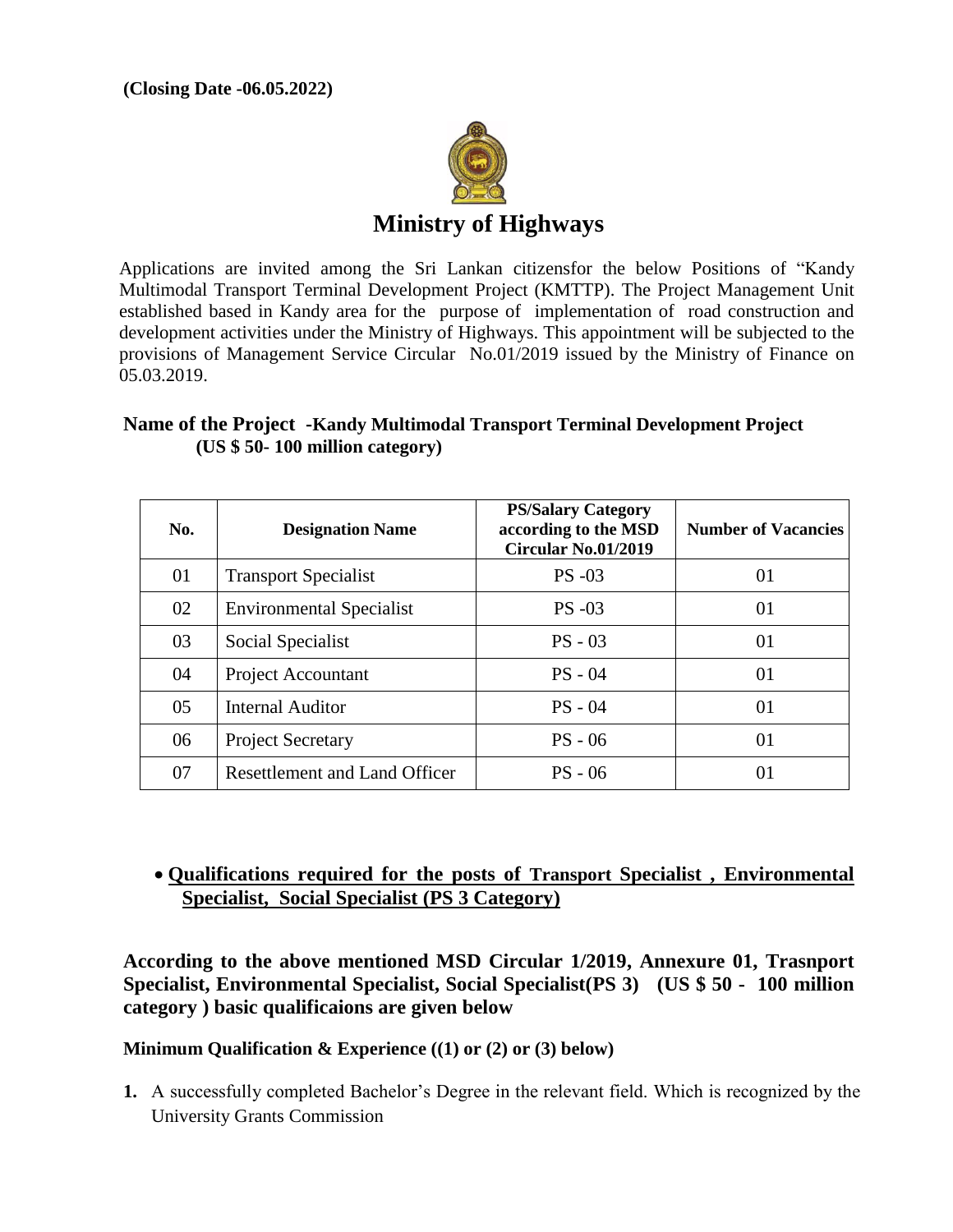A qualification recognized by the University Grants Commission as an equivalent qualification to the degree in the relevant field

or

 An Associate membership/ A similar professional qualification obtained from a recognized professional institution in the relevant field

#### with

- At least 10 years post qualifying experience at Managerial Level.
- **2.** A successfully completed Bachelor's Degree in the relevant field. Which is recognized by the University Grants Commission

or

 A qualification recognized by the University Grants Commission as an equivalent qualification to the degree in the relevant field.

or

 An Associate membership/ A Similar Professional Qualification obtained from a recognized professional institution in the relevant field

#### and

 A Postgraduate Degree in the relevant field Corporate/Charted membership or a similar professional Qualification obtained from a recognized professional institution in the relevant field.

#### with

- At least 08 years Post qualifying experience in Managerial Level
- **3.** Class 1 officer of a Government All Island Services or a similar status in the relevant field.

#### With

At least 03 years of experience in a Grade 1 post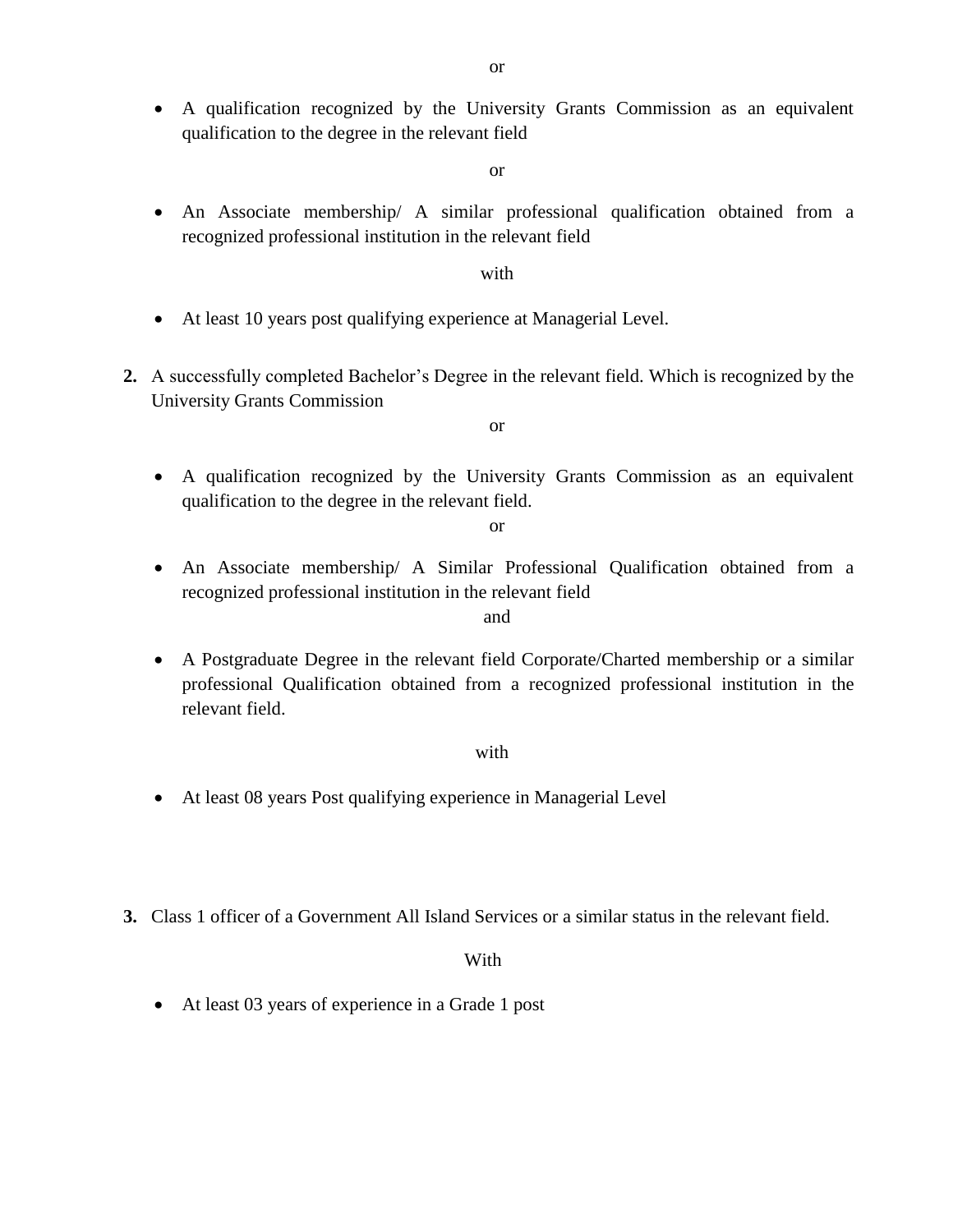# **Qualifications required for the posts of Project Accountant, Internal Auditor (PS 4 Category)**

**According to the above mentioned MSD Circular 1/2019, Annexure 01, Project Accountant, Internal Auditor (PS 4) (US \$ 50 - 100 million category ) basic qualificaions are given below** 

# **Minimum Qualifications & Experience [(1) or (2) below]**

1. A successfully completed Bachelor's Degree in the relevant field,which is recognized by the University Grants Commission

Or

A qualification recognized by the University Grants Commission as an equivalent qualification to the degree in the relevant field.

Or

 An Associate membership/ A Similar Professional Qualification obtained from a recognized professional institution in the relevant field

## With

- At least 07 years post qualifying experience in the relevant field
- 2. An officer of the Government All Island Services Class III/II or above or similar status in the relevant field.

#### With

At least 07 years' Experience in a Post of Class III/II

# **Qualifications required for the post of Resettlement and Land Officer (PS 6 Category)**

**According to the above mentioned MSD Circular 1/2019, Annexure 01, Resettlement and Land Officer(PS 6) (US \$ 50 - 100 million category) basic qualificaion are given below** 

## **Minimum Qualifications & Experience [(1) or (2) or (3) below]**

1) A Bachelor's Degree in the relevant field which is recognized by the University Grants **Commission**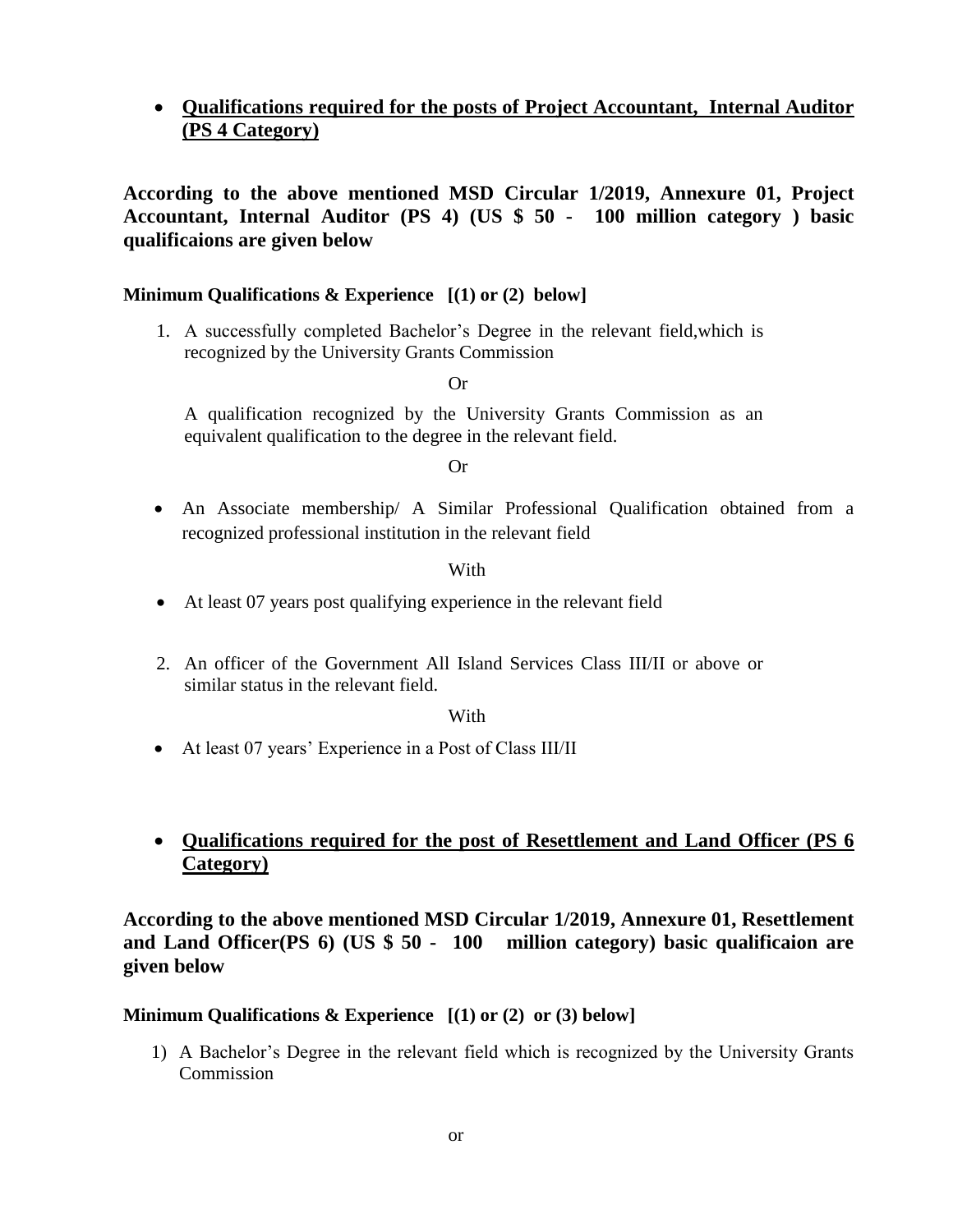A qualification recognized by the University Grants Commission as an equivalent qualification to the degree in the relevant field.

or

 An Associated membership/ A similar professional qualification obtained from a recognized professional institution in the relevant field.

or

 Having obtained a certificate of proficiency not below than the National Vocational Qualification Level 7 issued by a Technical/ Vocational Training Institute accepted by Tertiary and Vocational Eduction Commission for a post related to Techinical Field.

#### with

At least 02 years of experience in the required area of specialization

#### or

2)

 Having obtained a certificate of proficiency not below than the National Vocational Qualification Level 6 issued by a Technical/ Vocational Training Institute accepted by Tertiary and Vocational Eduction Commission for a post related to Techinical Field.

#### with

- At least 07 years of experience in the required area of specialization
- 3)
- Having obtained a certificate of proficiency not below than the National Vocational Qualification Level 5 issued by a Technical/ Vocational Training Institute accepted by Tertiary and Vocational Eduction Commission for a post related to Techinical Field.

with

- At least 12 years of experience in the required area of specialization
- **Qualifications required for the Post of Project Secretary (PS 6 category A)**

**According to the above mentioned MSD Circular 1/2019, Annexure 01, Post of Project Secretary of PS 6 category (US \$ 50 - 100 million category) basic qualifications are given below** 

## **Minimum Qualifications & Experience [(1) or (2) below]**

**1.** Having passed the G.C.E. (O/L) examination in six (6) subjects with three (3) credit passes including English and Sinhala/ Tamil language.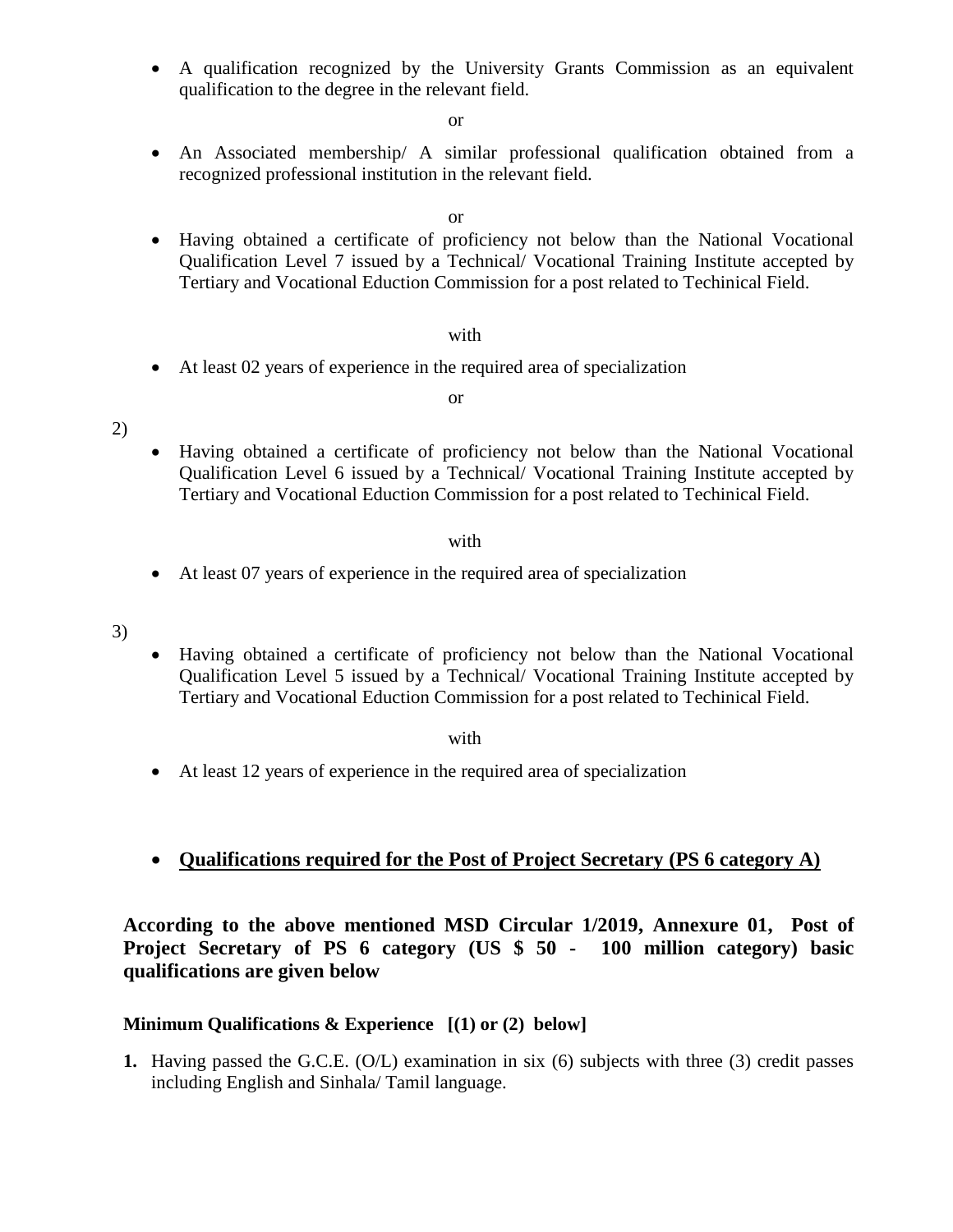With

 A secretarial course from a recognized institution or persuing examinations leading to charted Secretary.

With **With** 

- Minimum 04 years of Experience in relevant field.
- **2.** A charted Secretary with at least 03 years of experience in relevant field.

# **General Conditions :**

- Recruitment, salary, benefits and other service conditions will be as per the provisions stipulated in Management Services Circular No. 1/2019 issued by the Ministry of Finance on 05.03.2019.
- Selections will be based on a structured interview and other conditions of this circular.
- All application must be filled according to the format given in this circular and send all the copies of relevant documents.

## **01. Age Limit:**

Below 64 years.

## **02. Salary:**

 Salary and allowances will be paid based on the Management Service Circular no. 01/2019 issued by the Ministry of Finance.

## **03**.**Terms of Employment:**

- The appointment will be on contract basis, initially for a period of one year. Extension could be considered based on the Service requirement and performance.
- If the applicant already holds a permanent post in the Government or Semi-Government institutions, appointment will be based on according to the releasement basis mentioned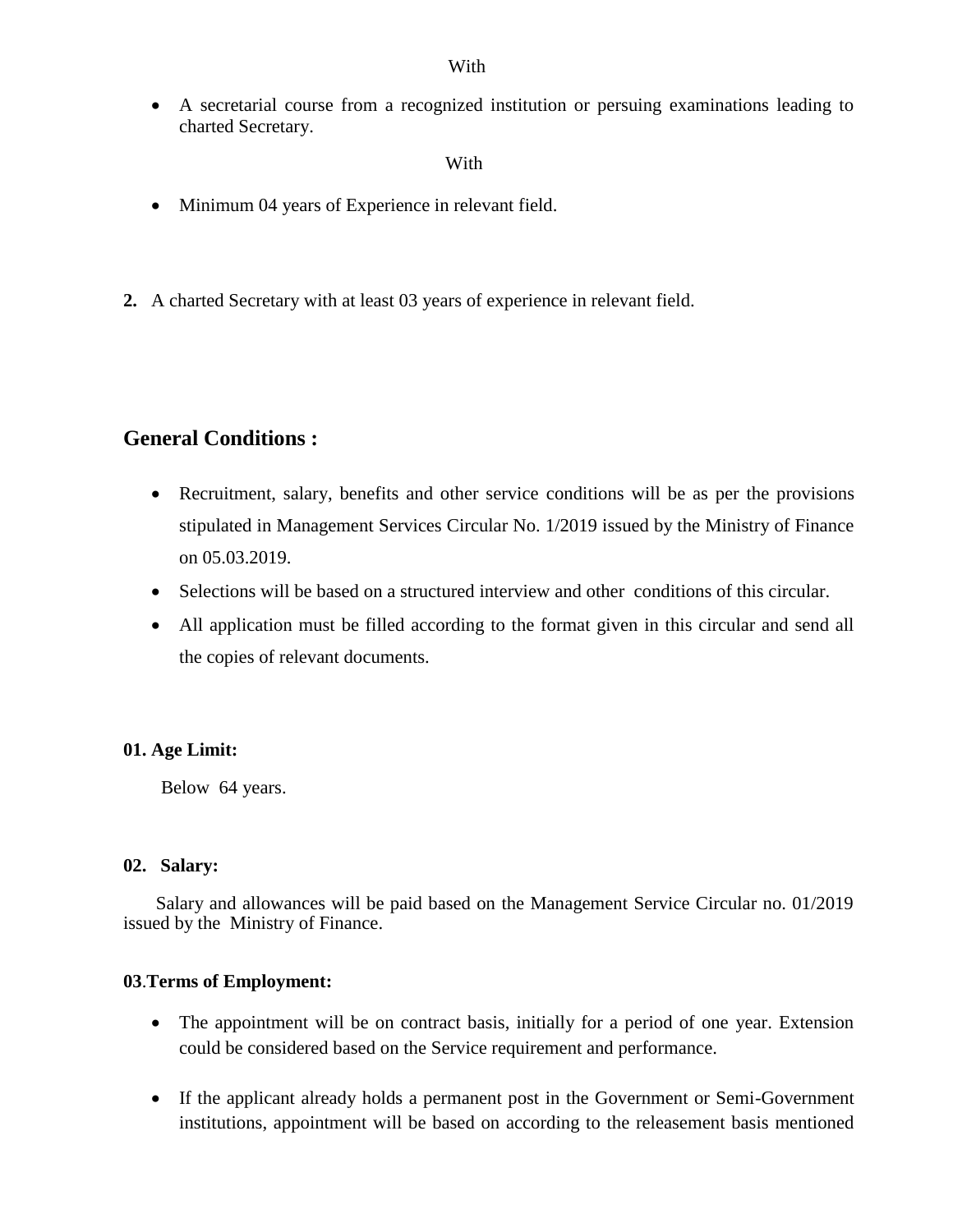on para 2.3.3 in 1/2019 MSD Circular, that recommended by the appointing authority of the substantive post and the considering correct releasement basis.

- Candidates who have not completed the application properly and have not submitted the correct data along with the application, and those who have not fulfilled the qualifications and other requirements specified in the Management Services Circular No. 1/2019 will not be considered for appointments.
- The decision of granting appointment or not, discretion of the Secretary of the Ministry according to in terms of the circulars and other provisions.

# **04. Recommendation of the Institution Head**

Applicants should be sent their applications with the given format through the Head of Instititute and with the consent of releasement from the substantive post and recommendation of the releasement basis according to the para 2.3.3 in 1/2019 MSD Circular. (Otherwise application will be rejected.)

# **05. Submission of the Application**

Duly filled applications along with the certified copies of proof documents, particulars of academic qualifications,work experiences and other relevant information according to the format given below should be sent through their head of institutes with the recommendation under registered post, indicating the name of the **post as appeared in the advertisement written on the top left hand corner of the envelope**, to **Secretary, Ministry of Highways. "Maganeguma Mahamedura", No.216, Denzil Kobbekaduwa Mawatha, Koswatta, Battaramulla** on or before **06.05.2022.**

If the application is not properly filled according to given format and without proof documents , it will be rejected

Application format Annex 1

**Secretary Ministry of Highways**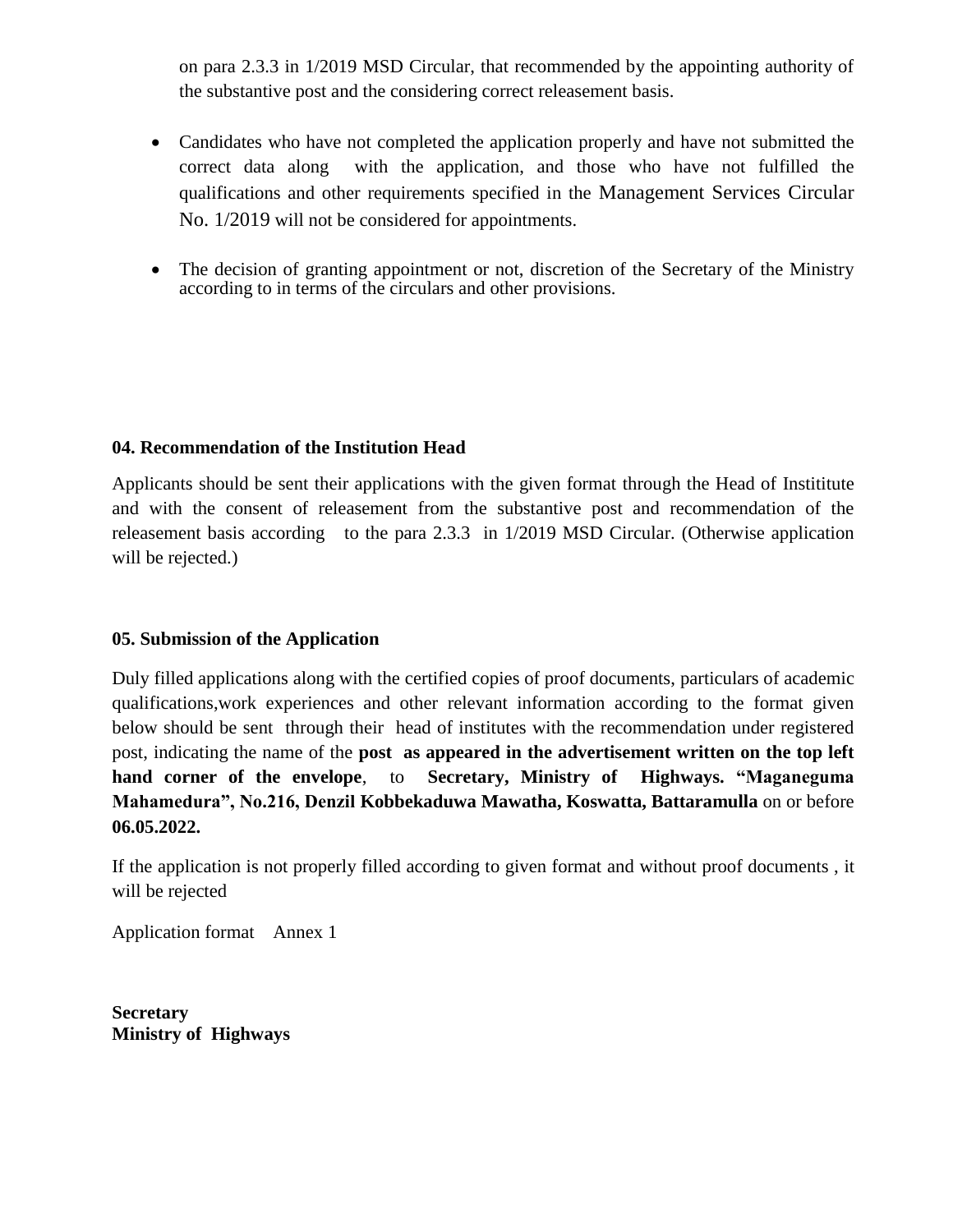Post applying for Annexure 1

For office use

# **APPLICATION FORM**

| for<br>the<br>Ministry of Highways.                                                          |
|----------------------------------------------------------------------------------------------|
|                                                                                              |
| (If applying for more than one post, separate application should be submitted for each post) |
| 2) Name with Initials (In Sinhala)                                                           |
|                                                                                              |
| (In English / Block capital letters ) Mr./ Mrs. / Miss:                                      |
| 3) Names denoted by the initials<br>(In Sinhala)                                             |
| (In English / Block capital letters)                                                         |
|                                                                                              |
| 5)                                                                                           |
| 6) National identity card No:                                                                |
| 7) Date of birth:                                                                            |
| 8) Age:                                                                                      |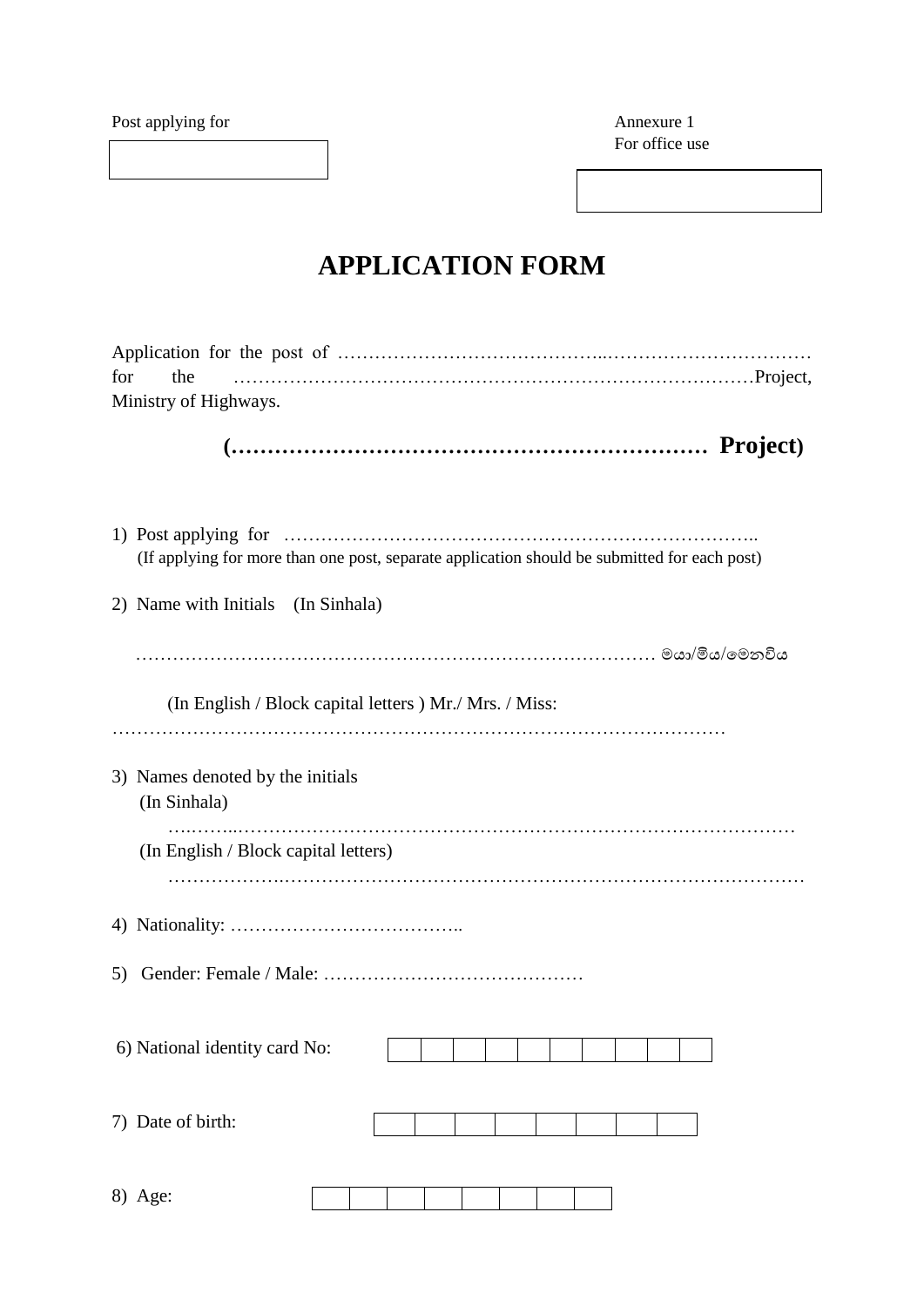(As at application closing date)

9) Residence details:

| Address      |  |
|--------------|--|
|              |  |
|              |  |
|              |  |
| Telephone No |  |
| Mobile No    |  |
| E - Mail     |  |

Office details: (Present Employment Place)

| Address      |  |
|--------------|--|
|              |  |
|              |  |
|              |  |
| Telephone No |  |
| Fax No       |  |
| E - Mail     |  |

10) Educational qualifications:

| N <sub>0</sub> | <b>Course Name</b> | Degree/ P.G.Degree/  | Subject/       | Validity date | University/ |
|----------------|--------------------|----------------------|----------------|---------------|-------------|
|                |                    | P.G Diploma/ Diploma | Relevant filed |               | Training    |
|                |                    |                      |                |               | institute   |
| 01             |                    |                      |                |               |             |
| 02             |                    |                      |                |               |             |
| 03             |                    |                      |                |               |             |

11) Professional qualifications:

| N <sub>o</sub> | Professional qualification | Validity date | Institution | NVQ level |
|----------------|----------------------------|---------------|-------------|-----------|
| UI             |                            |               |             |           |
| 02             |                            |               |             |           |
| 03             |                            |               |             |           |

# 12) Relevant Trainings:

| <b>Training Name</b> | Institute | Period | <b>Relevant Field</b> |
|----------------------|-----------|--------|-----------------------|
|                      |           |        |                       |
|                      |           |        |                       |
|                      |           |        |                       |
|                      |           |        |                       |
|                      |           |        |                       |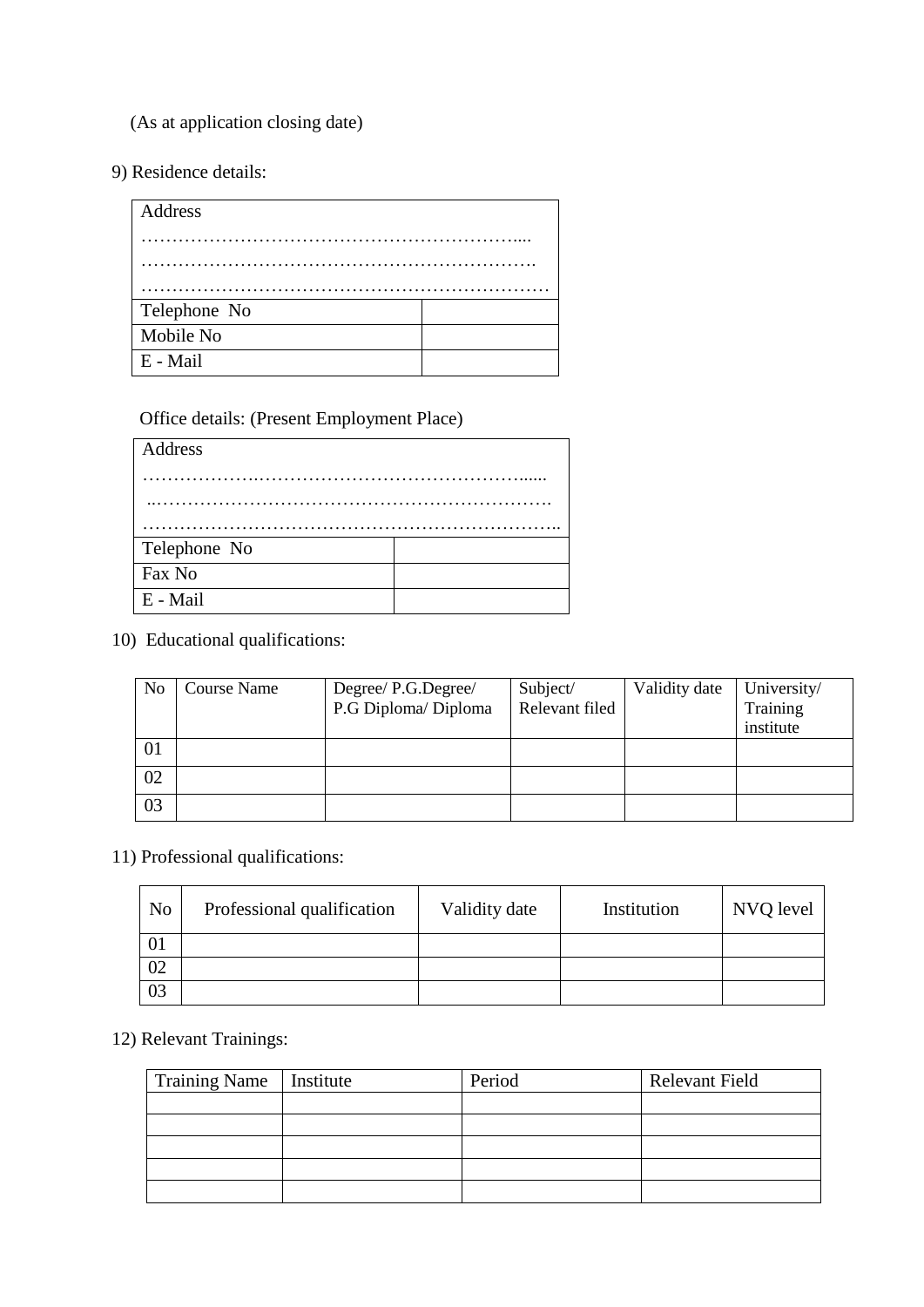13) Experience gained:

| Position | Institution | Period (From $-$ to) | No of Years |
|----------|-------------|----------------------|-------------|
|          |             |                      |             |
|          |             |                      |             |
|          |             |                      |             |

14).Details of previous releasement from the substantive post – if any

| Name of the | Position | Time     | No of years | Releasement basis |            |        |
|-------------|----------|----------|-------------|-------------------|------------|--------|
| Project /   | held     | duration |             |                   |            |        |
| Institution |          | from-to  |             |                   |            |        |
|             |          |          |             | Full time         | Full time  | Acting |
|             |          |          |             | (with full -      | (with No - |        |
|             |          |          |             | Pay)              | Pay)       |        |
|             |          |          |             |                   |            |        |
|             |          |          |             |                   |            |        |

14).Certificate / Letters regarding experience (Attach photocopy)

| Ш |  |
|---|--|

# **Certification of the Applicant**

I certify that I have read the Notice regarding calling for application and fully understood all the details about for this application. There are no judicial proceedings against me and I certify that the information provided by me in this application it true and correct. I am aware that, I am not eligible to the post if the information I have provided is found to be incorrect and I have bound with the rules and regulation which are mentioned in 1/2019 Management Services Circular.

Date: ……………………………….

……………..……………………………..

Signature of applicant